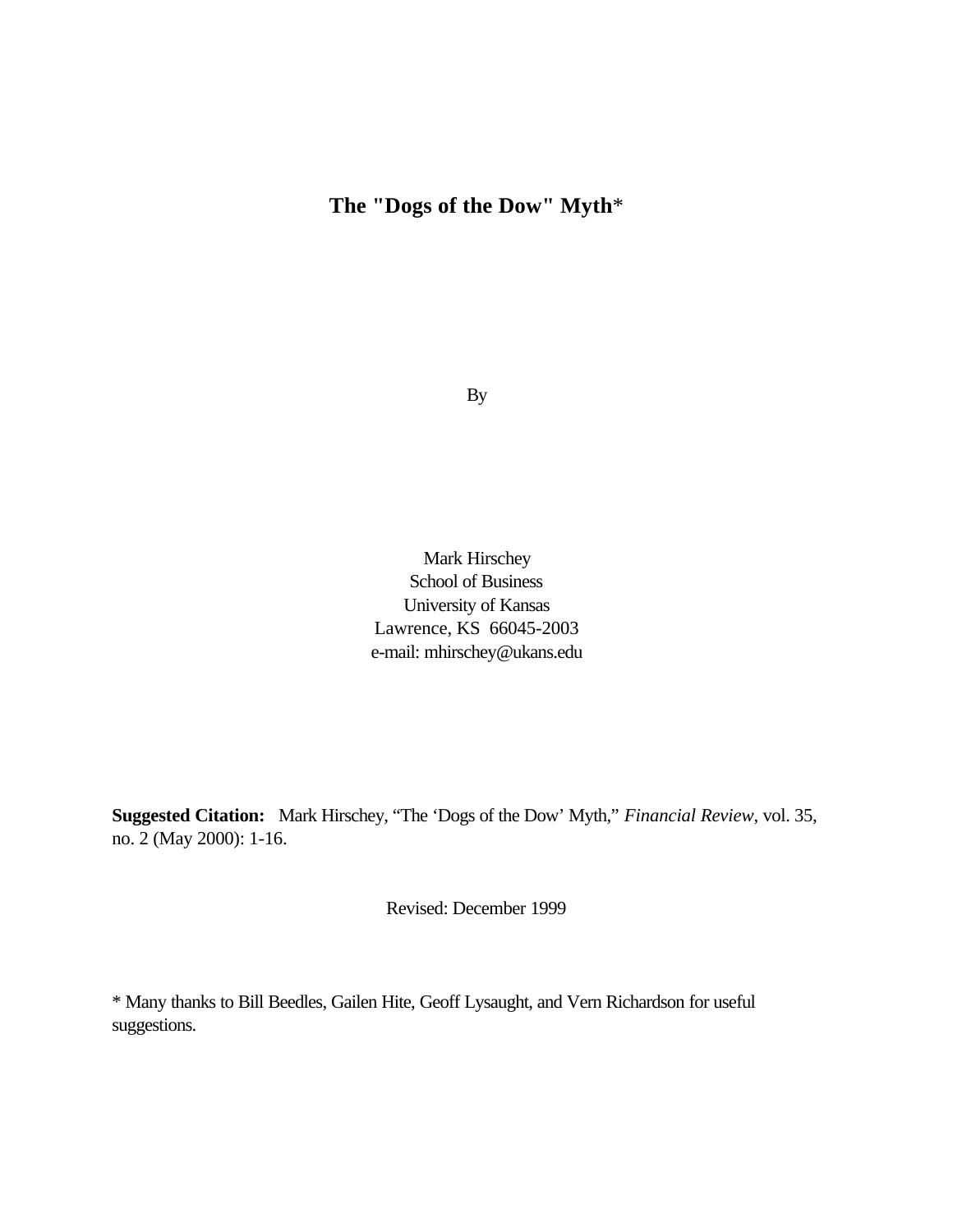#### **The "Dogs of the Dow" Myth**

*Abstract:* The "Dogs of the Dow" (or "Dow Dog") investment strategy, is a popular investment strategy that promises huge abnormal returns for investors in the ten top yielding stocks from the Dow Jones Industrial Average (DJIA). However, periods of evident outperformance are balanced by periods of conspicuous underperformance. When strategy returns are adjusted for taxes and rebalancing costs. Dow Dogs perform in line with the DJIA over the 1961-98 period. As a result, there is no robust evidence of an average return anomaly tied to Dow Dogs.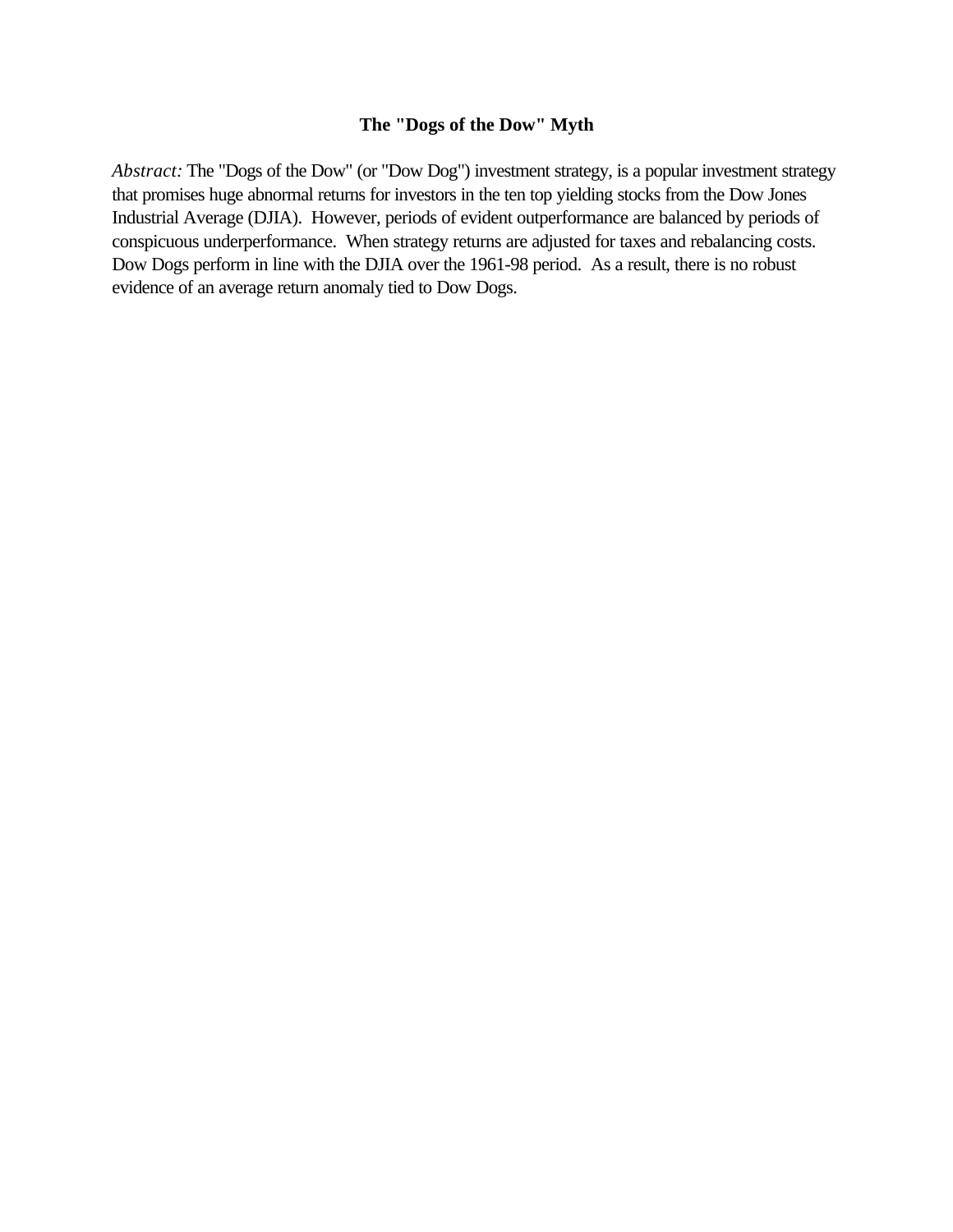#### **The "Dogs of the Dow" Myth**

#### **1. Introduction**

Whenever inexplicable patterns of abnormal stock-market returns are detected, an average-return anomaly is suggested. Such average-return anomalies may reflect market inefficiency. For example, a number of popular books, Websites and articles in the financial press purport to show above-average risk-adjusted returns for the ten stocks in the Dow Jones Industrial Average (DJIA) with the highest dividend yields. These suggestions of abnormal returns for high-yielding "Dogs of the Dow" or "Dow Dogs" might have gained some credibility because they appear compatible with studies in financial economics that document higher average rates of return for stocks with low price-earnings, price-cash flow, and price-book ratios; and low historical sales growth (see Davis, Fama, and French, 2000). Value stocks with low prices and low investor expectations tend to perform better than expected. Conversely, growth stocks with high prices reflecting optimistic investor expectations tend to underperform these high expectations.

Behavioral finance researchers like DeBondt and Thaler (1985), among others, use theories from the field of psychology to explain differential results for value and growth stocks in terms of investor overreaction to both good and bad information. According to such reasoning, investors become too optimistic in the case of growth stocks and too pessimistic in the case of value stocks. As Lee, Myers and Swaminathan (1999) argue, when intrinsic values are difficult to measure, or when trading costs are significant, the process by which price adjusts to intrinsic value takes time. From this perspective, price does not always reflect intrinsic value, and the relation between price and value is one of continuous convergence rather than static equality. Thus, when investors overreact to recent performance, they assign irrationally low values to value stocks and and irrationally high values to growth stocks. When the overreaction is corrected, value stocks have high returns and growth stocks have low returns.

On the other hand, important, regular and persistent abnormal returns that have no ready explanation in financial theory may simply reflect the limitations of that theory and traditional tests. The stock prices may be right, but popular asset pricing models may be wrong. Traditional applications of the Capital Asset Pricing Model and Arbitrage Pricing Theory may simply understate the special risks associated with value stocks. In that case, superior rates of return would simply reflect the greater risks associated with value stocks, and no true value effect anomaly would be present. This is precisely what Davis, Fama, and French (2000), among others, have found. Higher average returns on value stocks appear to be compensation for added risk. Their three-factor model uses the market portfolio and mimicking portfolios for factors related to size (market capitalization) and book equity-to-market equity (BE/ME) to describe returns. They find that such a model largely captures the average returns on portfolios formed on size, BE/ME, and other variables known to cause problems for the CAPM (earnings/price, cash flow/price, past sales growth, and long-term past return).

This theory and evidence give interesting perspective to popular suggestions of abnormal returns for high-yield Dow Dogs. Higher average returns for Dow Dogs might seem reasonable in the sense that such beaten-down stocks have low relative prices. As such, they also tend to have low priceearnings, price-cash flow, and price-book ratios. However, by virtue of the fact that Dow Dogs are in the DJIA, such companies cannot have relatively low market capitalizations. Whereas the value effect is commonly regarded as another manifestation of the small cap effect, superior performance for and large cap Dow Dogs would be inconsistent with the small cap phenomenon. Thus, it is inappropriate to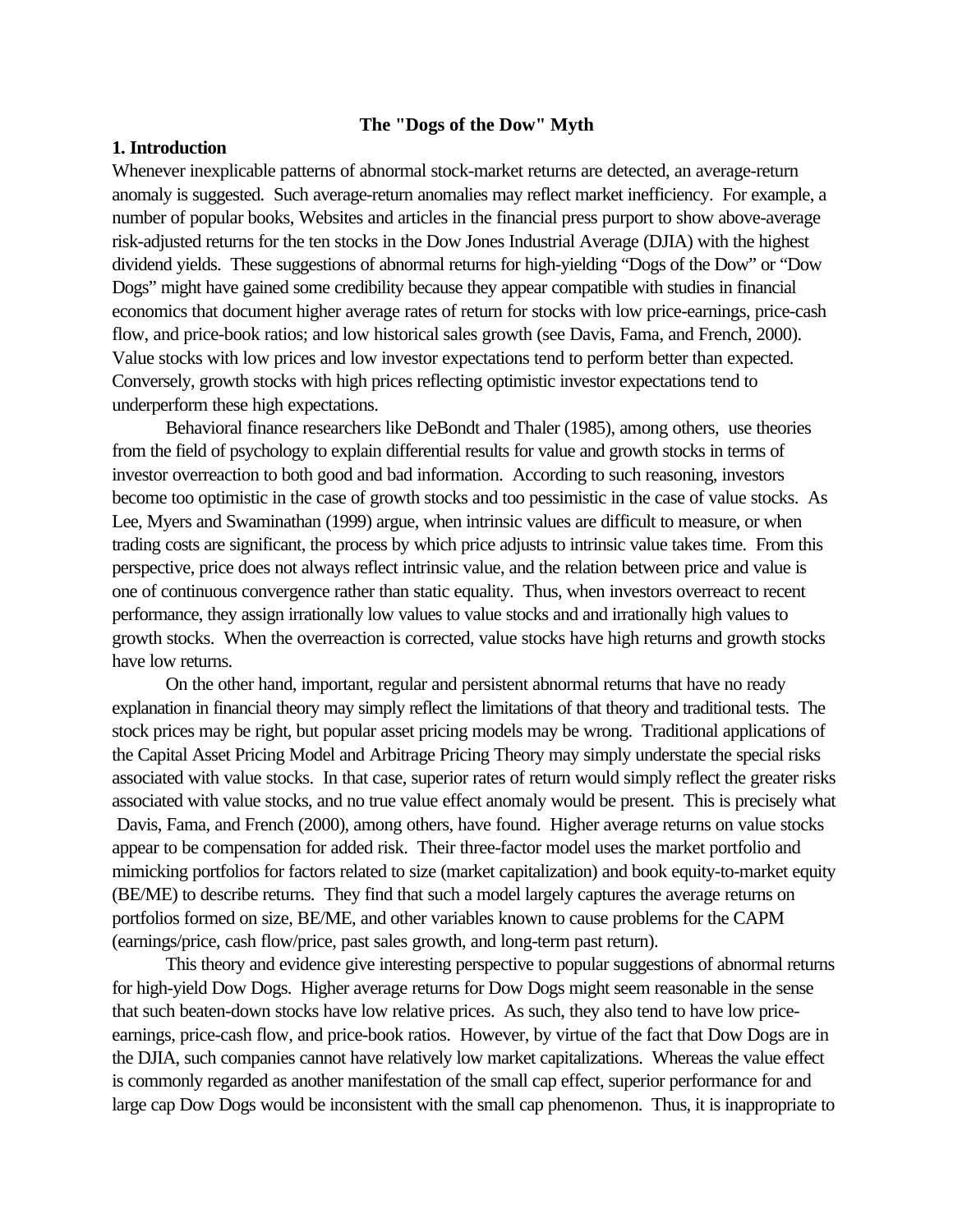argue that popular suggestions of superior performance for Dow Dogs are a straightforward reflection of the well-known value effect. Moreover, large cap companies that pay high cash dividends tend to have relatively low risk. As such, it would seem difficult to argue that abnormally high rates of return for Dow Dogs would reflect a required risk premium.

This paper gives a simple, if not prosaic, explanation of the Dow Dog phenomenon. It appears that much of the perceived outperformance by Dow Dogs can be explained in terms of investment period selection problems, and data problems tied to the accurate measurement of portfolio returns. While there have been notable periods of outstanding relative performance for Dow Dogs, like 1973- 74, there have also been periods of notable underperformance, like 1990. Rates of return on the Dow Dog portfolio also tend to be systematically overstated in the popular financial press. Moreover, popular financial promotions of the Dow Dog strategy fail to correctly anticipate the magnitude of transaction costs and taxes, and their harmful effects on strategy returns. After transaction costs and taxes, one cannot outperform a simple buy-and-hold strategy by focusing on high-yield stocks included within the DJIA over the 1961-98 period. Historically brief advantages for the high-yield Dow Dog strategy appear to be the types inexplicable patterns in annual returns that can be uncovered by diligent "data snooping" (see Sullivan, Timmerman, and White, 1999). Unfortunately, in the case of Dow Dogs, above-average annual returns that are inexplicable also tend to be reversible. There is no recent advantage to Dow Dog investing, even *before* taxes and transaction costs.

What makes this so-called anomaly fascinating, and this analysis worthwhile, is the enormous popularity of the Dow Dog strategy and the enthusiastic way in which it has been embraced by the public, investment professionals, and many academics. The tremendous popularity and wide acceptance of the Dow Dog strategy are an interesting commentary on present-day investment theory and practice. The paper is organized as follows. Section 2 discusses the popularity of the Dow Dog strategy as a manifestation of various data snooping problems. Section 3 explains the Dow Dog strategy and shows flaws in the myth. Section 4 serves to debunk the myth by showing that high-yield stocks contained within the DJIA fail to outperform index averages. Section 5 gives some conclusions and implications for investment theory and practice.

#### **2. Data Snooping Problems**

An important lesson from capital markets research is that there is a strong relation between portfolio risk and expected return. However, even when risk and return are accurately measured, researchers need literally decades of data to precisely test variations of factor pricing models. While years of daily price data on thousands of individual stocks are essential for precise capital markets research, the quantity of available data gives rise to a "data snooping" problem. As Jensen and Bennington (1970) write, "given enough computer time, we are sure that we can find a mechanical trading rule which "works" on a table of *random numbers*–provided of course that we are allowed to test the rule on the *same* table of random numbers which we used to discover the rule." (p. 470).

Thus, it should not be surprising that high-yield stocks in the DJIA might outperform the DJIA during the 1970s, or that low-yield DJIA stocks might outperform the DJIA during the 1990s. These are the types of inexplicable patterns that can emerge when reams of data from a perfectly efficient market are analyzed. If such mysterious patterns reverse in similarly puzzling ways, they pose no threat to the Efficient Markets Hypothesis (EMH). However, it would seriously damage support for the EMH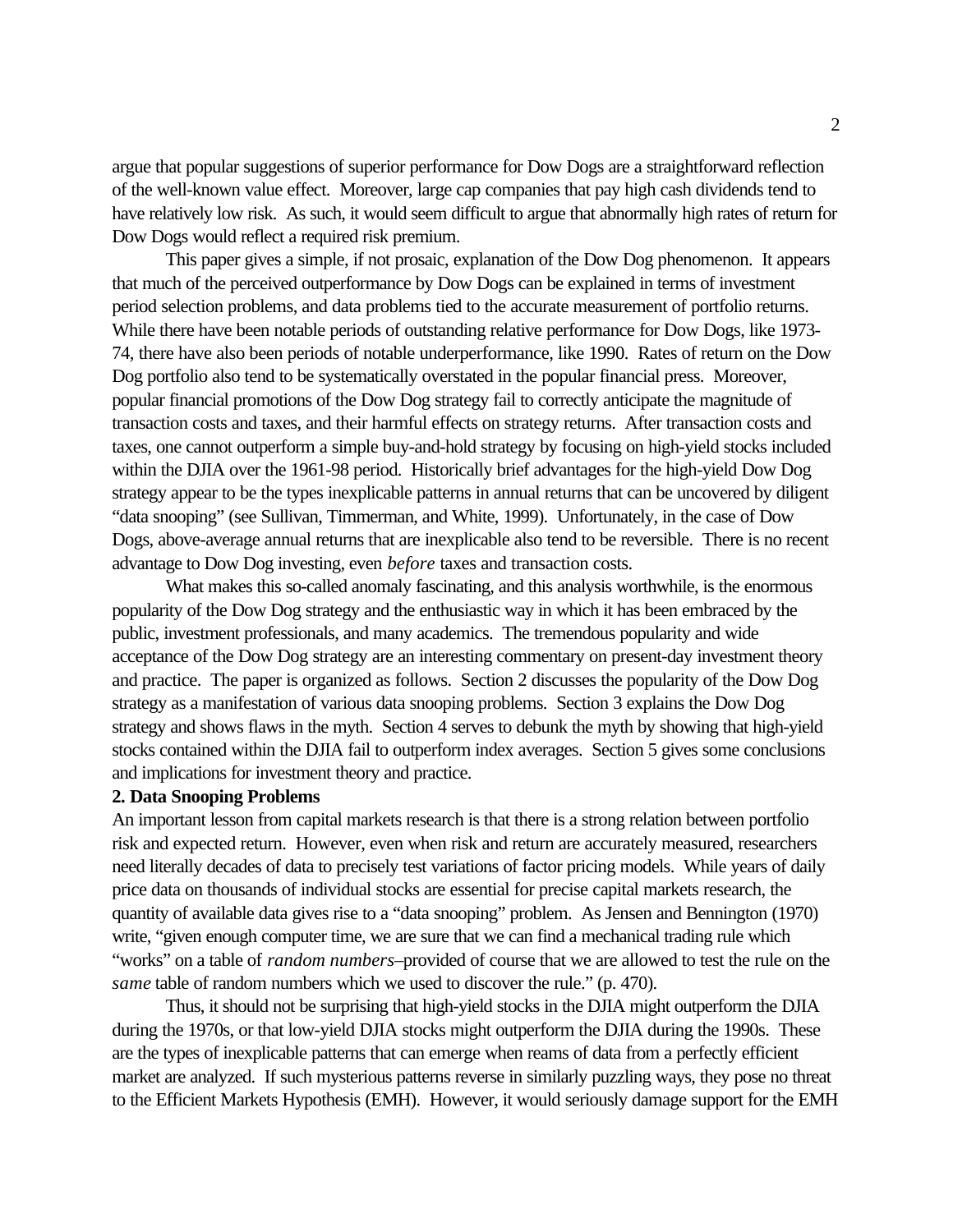if sorting stocks by dividend yield, or any other publicly available criteria, could consistently give rise to above-average rates of return. Thus, while it would not be surprising that high-yield stocks in the DJIA might outperform the DJIA in the 1970s, if they continued to do so during the 1990s, that would in fact constitute an anomaly.

Data snooping problems in capital markets have at least three distinct manifestations. The simplest type of data snooping problem emerges when researchers study hundreds of daily, monthly, or annual returns on perhaps hundreds of stocks. Researchers sometimes proudly proclaim that large tstatistics are statistically significant even when, as any statistician knows, roughly 5% of the inconsequential variables in a study can show up as having a meaningful impact over large samples of data. When researchers routinely analyze the same sample of data, like *CRSP,* and focus on the same time frame, like the 1970s and 1980s, misleading inferences of robustness can be reinforced.<sup>1</sup>

A related data snooping problem exists to the extent that researchers and journal editors selectively publish "statistically significant" results. This is the well-known Type I versus Type II error in academic research. Being familiar with prior research, and the journal editorial process, researchers tend to focus on "significant" findings, and discard results when authors "don't find anything." When findings that fail to confirm prior results get discarded, incorrect perceptions of robustness get created. Potentially useful building blocks for the formation of future research questions also get cast aside.

Finally, data snooping can affect the types of questions addressed by the professional investment community and in academic research. Those who study financial markets do so in light of what others have done with similar data and investigative techniques. For example, research agendas on asset pricing have been shaped by previous interest in the role played by high-yield stocks and contrarian investment strategies. Armed with prior evidence and "statistically significant" empirical regularities, a veritable army of researchers is unleashed to comb through what appears to be a fertile field. No such similar enthusiasm can be detected for potentially more useful research on items of arguably more important marginal benefit (e.g., the role of intangible factors in asset pricing).

A particularly interesting example of the data snooping problem in financial research and in the popular financial press is given by the Dogs of the Dow myth.

# **3. The "Dogs of the Dow" Myth**

### *3.1 Origin of the Myth*

During August of 1988, a fascinating article titled "Study of Industrial Averages Finds Stocks With High Dividends Are Big Winners" appeared in *The Wall Street Journal*. 2 In that article, analyst John Slatter, then of Prescott, Ball & Turben, Inc., in Cleveland, Ohio, proposed a simple and intuitively appealing investment approach. Later dubbed the Dow Dog investment strategy, Slatter suggested that investors confine their stock-market selections to the ten top yielding stocks found among the thirty industrial giants included within the Dow Jones Industrial Averages (DJIA). According to Slatter, these "dogs" provide anything but dog-like returns. He offered evidence that a portfolio of high-yielding Dow stocks outperforms the DJIA by an eye-popping 7.59% per year (see Table 1)!

Over the years, the Dow Dog approach has generated significant and growing interest among both institutional and individual investors. The only calculation required is to compute the current dividend yield for all thirty DJIA components on the first trading day of the year. Then, rank the thirty DJIA stocks in descending order by dividend yield, buy the top ten yielding stocks, and maintain these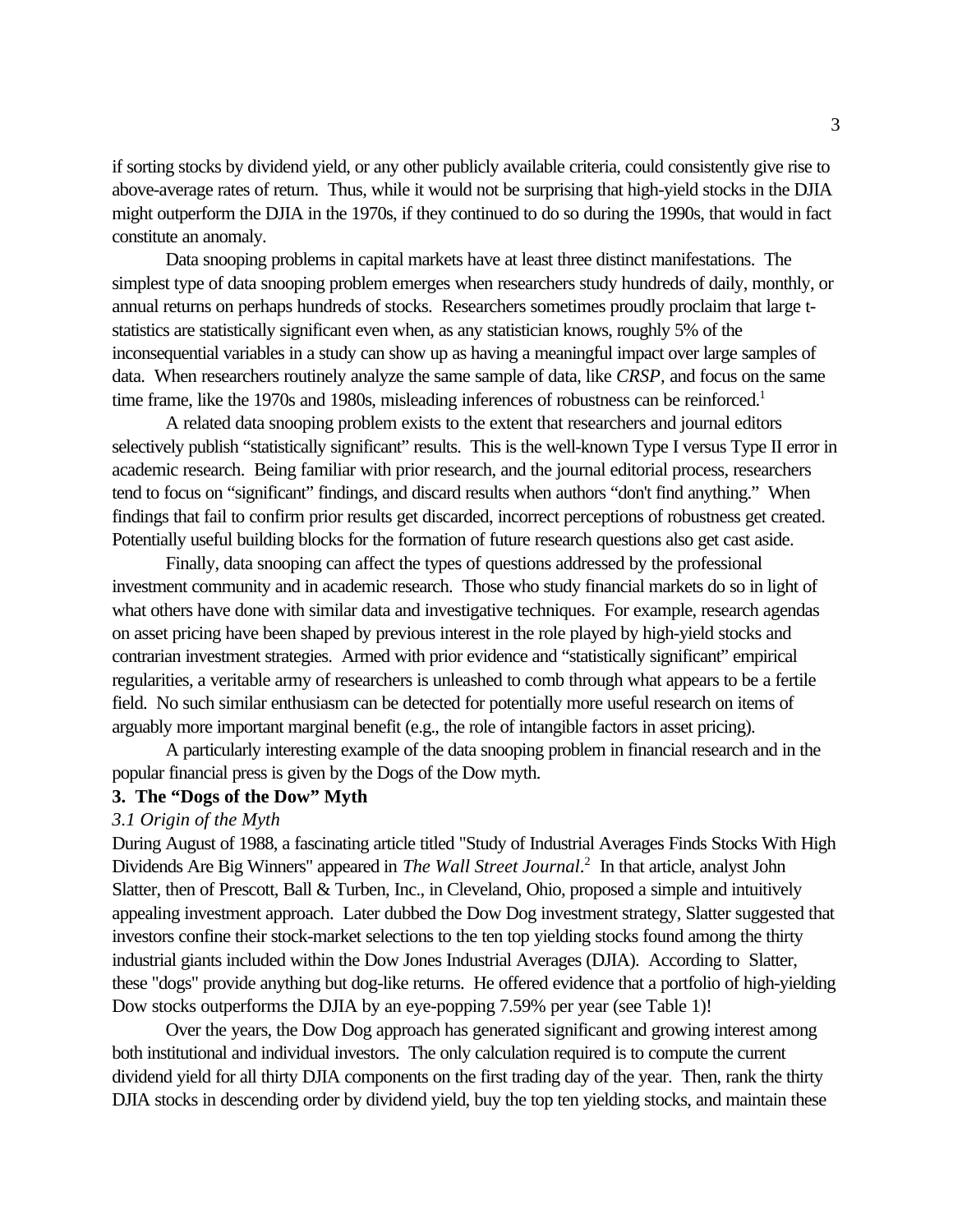holdings until the first trading day of the new year. At that point this simple selection process is repeated. With an elementary dividend yield criterion, anyone can adopt the strategy. With only oncea-year rebalancing, transaction costs tied to brokerage commissions and capital gains taxes are kept at a minimum. Because membership on the list of high-yielding DJIA stocks tends to be quite stable, low portfolio turnover rates and modest transaction costs can be expected.

Given the promise of huge excess returns, and its appeal as a simple-to-execute contrarian investment philosophy, the wide and still-growing popularity of the Dow Dog strategy is easy to understand. A number of best-selling books extolling the virtues of the approach have also served to speed its acceptance, e.g., Michael O'Higgins and John Downs' (1991) *Beating the Dow,* Harvey C. Knowles III and Damon H. Petty's (1992) *The Dividend Investor*, and, most important, David and Tom Gardner's (1996) *The Motley Fool Investment Guide*. The Gardners have also been instrumental in extending the popularity of the Dow Dog strategy beyond the print media and into the cyberspace. The Gardners now claim that *1.5 million* Fools regularly visit with them online, another *4 million* Fools listen in on their syndicated radio program, and "countless" others read their newspaper columns and books.<sup>3</sup>

Of course, it is impossible to gauge the popularity of the Dow Dog investment strategy solely on the basis of books sales or the number of users logged onto AOL, or at popular Websites on the Internet. However, an indicator of the magnitude of investment dollars involved can be obtained by considering the size of mutual funds and investment trusts tied to the Dow Dog investment philosophy. For example, in 1991, Merrill Lynch launched the Defined Asset Funds: Select Ten Portfolio to buy Dow Dogs and has attracted more than *\$10 billion* in assets. Unit trusts offered by other brokerages add billions of dedicated dollars under management to the Merrill Lynch total, e.g., A.G. Edwards' Target 10 Trust. With thousands of individual investors independently following the Dow Dog strategy, *Barron's* now estimates that as much as \$20 billion, an amount larger than all but the top fifteen mutual funds, is currently committed to the Dow Dog strategy.<sup>4</sup>

Companies included within the DJIA averages are among the largest, most liquid, and heavily analyzed on Wall Street. Moreover, the Dow Dog method is a very simple investment strategy that employs widely scrutinized public data. Previous studies suggest an *unbelievable* level of excess returns. How could the market be so inefficient?

#### *3.2 Flaws in the Myth*

A simple check of figures employed in prior studies suggests that data errors, rather than market inefficiency, may provide at least a partial explanation for the perceived advantage of Dow Dogs. For example, Slatter shows a total return of 44.4% for the DJIA in 1974. This is plainly incorrect. The market didn't go up in 1974. Returns were negative in 1974 as the market concluded a long and painful bear market. If numbers like returns on the DJIA for 1974 are wrong, perhaps other harder to check numbers are incorrect as well.

Later studies show troubling inconsistency in Dow Dog returns *for identical time periods.* For example, Slatter's 27.3% annual rate of return for 1979 contrasts sharply with 1979 returns of 12.37%, 9.67%, 12.99% and 8.24% reported elsewhere (see Table 1).<sup>5</sup> In 1987, Slatter's 17.3% conflicts with 0.61%, 6.89%, 6.97% and 9.09% related in other studies. These are not small differences in a market that averages 10.27% (1979) and 5.93% (1987), as measured by *Barron's* estimate of the annual rate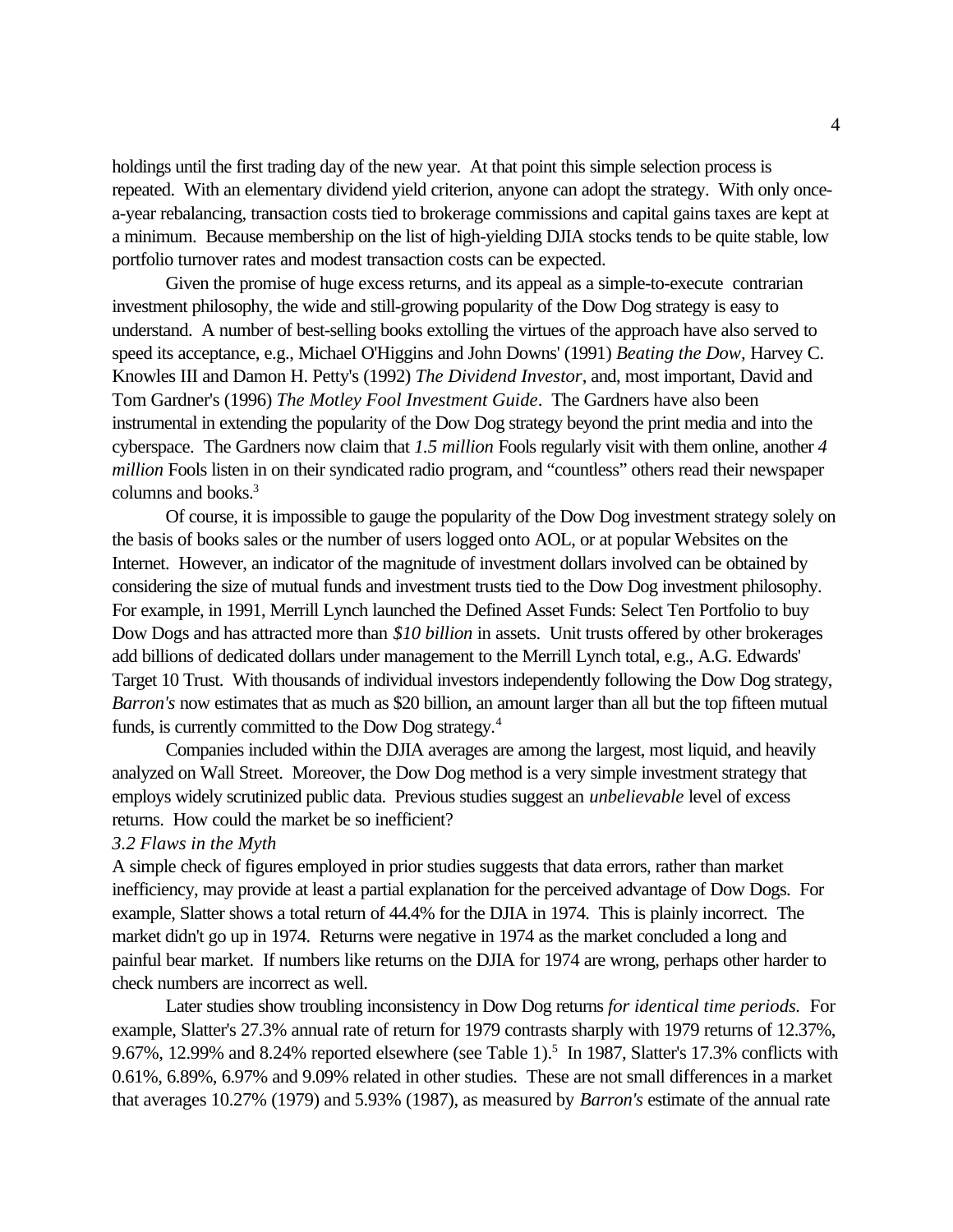of return for the DJIA (see Table 2). It is troubling when estimated returns for such an easily implemented strategy deviate wildly.<sup>6</sup>

Conceptual problems also may be responsible for at least some of the perceived premium earned by Dow Dogs. In the still-popular O'Higgins and Downs' book, for example, the authors employ arithmetic averages in the calculation of realized returns. In practice, return estimates tend to be biased upwards when arithmetic averages are used to study highly volatile portfolios. This stems from the fact that upward performance is unlimited, whereas downward performance is limited to -100%.<sup>7</sup> Thus, annual rates of return for Dow Dogs as reported by O'Higgins and Downs, among others, are upward biased.

Results from prior studies are also suspect because they fail to reflect transaction costs. The Dow Dog strategy involves picking stocks with higher than typical dividend yields, by definition. Like any high-yield approach, the method will necessarily involve higher-than-average income taxes on dividends, and therefore higher taxes on total realized returns. Such a high-yield approach will also involve annual portfolio rebalancing and brokerage commissions, bid-ask spread costs, and capital gains taxes that could be avoided if a simple buy-and-hold investment strategy were employed.

#### **4. Debunking the Myth**

### *4.1 Returns Before Taxes and Transactions Costs*

The buy-and-hold investor seeking to mimic DJIA performance would simply purchase a portfolio containing the same number of shares of each component stock. For example, with a DJIA of 11,000, and a divisor of roughly 0.2, a round lot representing 100 shares of each DJIA component has a cost of approximately \$220,000 before commissions. Given minimal discount brokerage commissions, a buyand-hold strategy based upon the DJIA is a practical investment alternative for many investors. Even very small investors can mimic DJIA returns at minimal cost by purchasing units in trusts consisting of DJIA stocks (e.g., so called DJIA "Diamonds"). Thus, DJIA returns are a practical investment benchmark from which to compare the success of active investment strategies such as the Dow Dog approach.

A fair test of the Dow Dog investment strategy requires using data that is available to the typical investor, such as price and return information reported in *The Wall Street Journal*. Therefore, to test the Dow Dog investment strategy, this study measures expected dividends for the coming year as four times the actual dividend paid in the fourth quarter of the prior year, as reported in *The Wall Street Journal*, minus any special one-time dividends or stock dividends. This method was chosen over simply taking the total of the last four dividends paid because any dividend increases during the prior year would be known to the market and reflected in stock prices. This expected dividend was then divided by the first-day stock price to get the dividend yield for purposes of compiling various yield categories.

Individual stocks were "purchased" without commissions on the first trading day of the year -- January 2nd, 3rd, or 4th -- and formed into portfolios of ten stocks each. The high-yield portfolio consists of the ten highest yielding DJIA stocks. The middle-yield group includes the ten next-highest yielding DJIA stocks. The low-yield group contains the ten DJIA stocks paying the lowest dividend yield. Dividends paid throughout the year, including extra or special dividends, are added to the yearend price and then this total is divided by the initial price to calculate total returns as  $R_{it} = ((P_{t+1} +$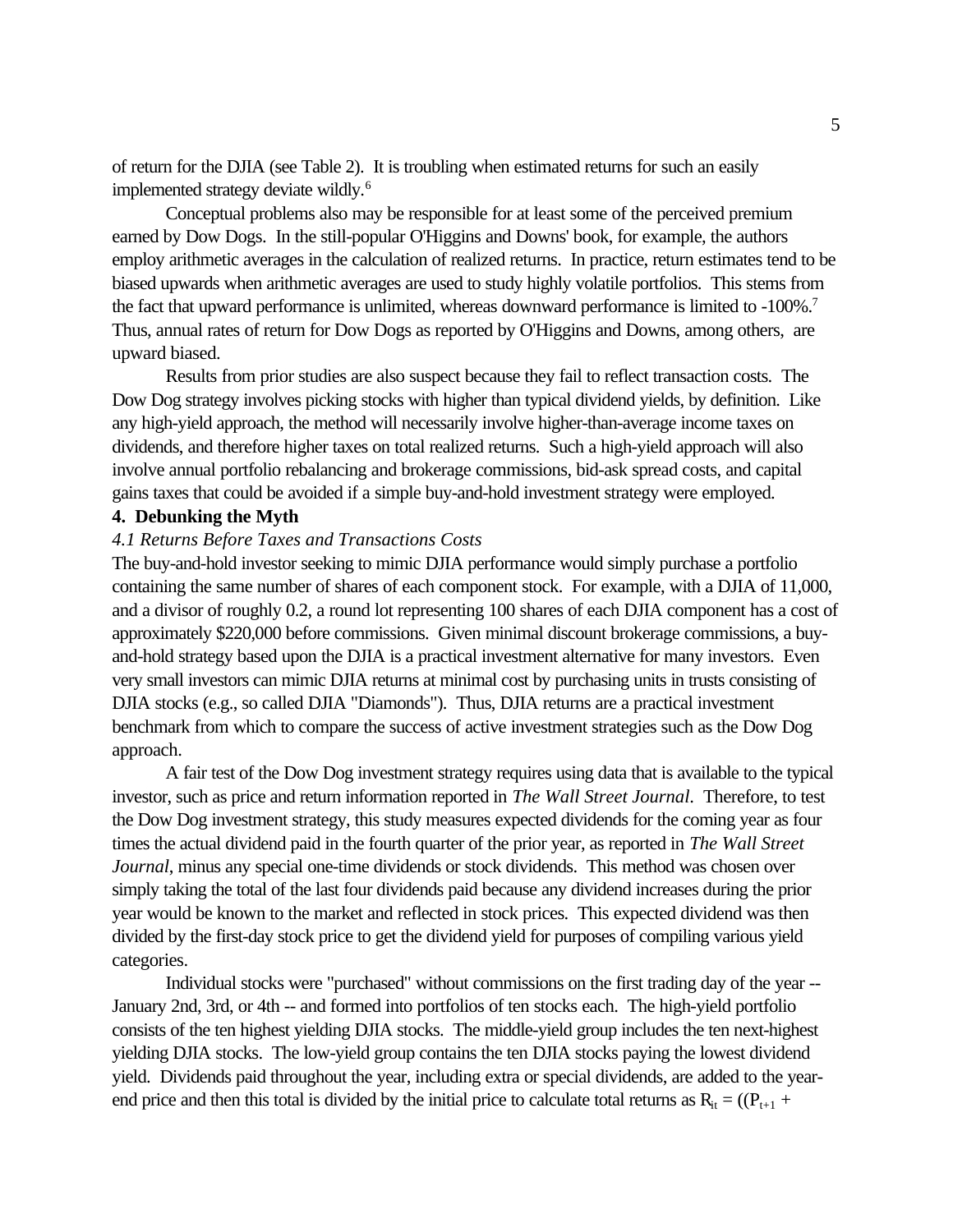$D_t$ ) $P_t$ ) - 1). Stock dividends increase the number of shares sold at the end of the year. Spin-offs are recorded as if held from the time they were issued until the end of the year. Spun-off stocks are treated as if sold on the first trading day of the following year.

For the thirty-eight-year 1961-98 time frame, Table 2 shows arithmetic and geometric total returns for the DJIA, as reported in *Barron's*,<sup>8</sup> and for the Dow Dog portfolios. As might be expected, Dow Dogs appear to do extremely well on a relative basis during some years, like 1973-74, and poorly during others, like 1990. However, over the entire 1961-98 time frame, no consistent picture of superior performance for Dow Dogs is apparent. Before transactions costs, the geometric mean return for the Dow Dogs is 13.13%, or only 1.55% per year greater than the 11.35% annual return on the DJIA.<sup>9</sup> Notice that this very modest 1.55% excess return, calculated before taxes and transaction costs, is sharply lower than the Dow Dog return premium suggested in earlier studies (see Table 1). Therefore, the perceived premium to Dow Dog investing appears due to data sampling problems, coding errors and the bias of arithmetic averages.

#### *4.2 Dow Dogs Don't Travel Well*

For the moment, consider the possibilities facing transactions-cost efficient and tax-efficient institutional investors. A potential annual excess return of 1.55% could make the Dow Dog investment strategy worth pursuing if such advantages were stable and predictable. Unfortunately, they are not. As shown in Table 2, Dow Dogs outperform the DJIA portfolio in only 21 of 38 years during the 1961-98 period. Dow Dogs outperform the DJIA during only 3 of 7 five-year periods, and exhibit an edge during 2 of 3 ten-year periods. This return pattern is typical of equally performing comparison portfolios. Interestingly, positive above-average for the Dow Dog strategy seems to be a thing of the past. During the most recent decade, a total return penalty of -2.13% to Dow Dog investing is operative. This suggests that earlier above-average returns for Dow Dog investing, such as those reported by McQueen, Shields, and Thorley (1997), may have been a statistical oddity.

On the other hand, wide publicity tied to the Dow Dog strategy may have generated sufficient investment interest to cause the recent demise in the strategy's effectiveness. Remember, the public record confirms that at least \$20 billion in investment dollars are dedicated to the Dow Dog strategy. This may be enough to affect market prices for Dow Dogs. As of November 30, 1999, the ten topyielding DJIA stocks (by yield, and market capitalization) were: Philip Morris (7.30%, \$62.4 billion), J.P. Morgan (3.01%, \$23.7 billion), Eastman Kodak (2.84%, \$19.0 billion), Caterpillar (2.80%, \$17.1 billion), General Motors (2.78%, \$48.5 billion), Du Pont (2.36%, \$63.5 billion), Minnesota Mining (2.34%, \$39.9 billion), Exxon (2.22%, \$285.0 billion), International Paper (1.92%, \$22.0 billion), and SBC Communications (1.89%, \$182.5 billion). The median size of these high-yield components found within the DJIA is roughly \$40 billion. Substantial targeted investments of, say, \$2 billion (= \$20) billion/10) per company represents buying pressure equal to 5% of median market capitalization, and may in fact be sufficient to affect the Dow Dog's investment performance during recent periods.<sup>10</sup> *4.3 Taxes and Transactions Costs*

Of course, a fair test of the Dow Dog strategy over the entire 1961-98 period would consider both transactions costs and tax penalties tied to its implementation. Once-a-year portfolio rebalancing is necessary to begin each trading year with an equally-weighted portfolio of the ten highest yielding stocks in the DJIA. The most obvious need for rebalancing stems from the requirement to buy new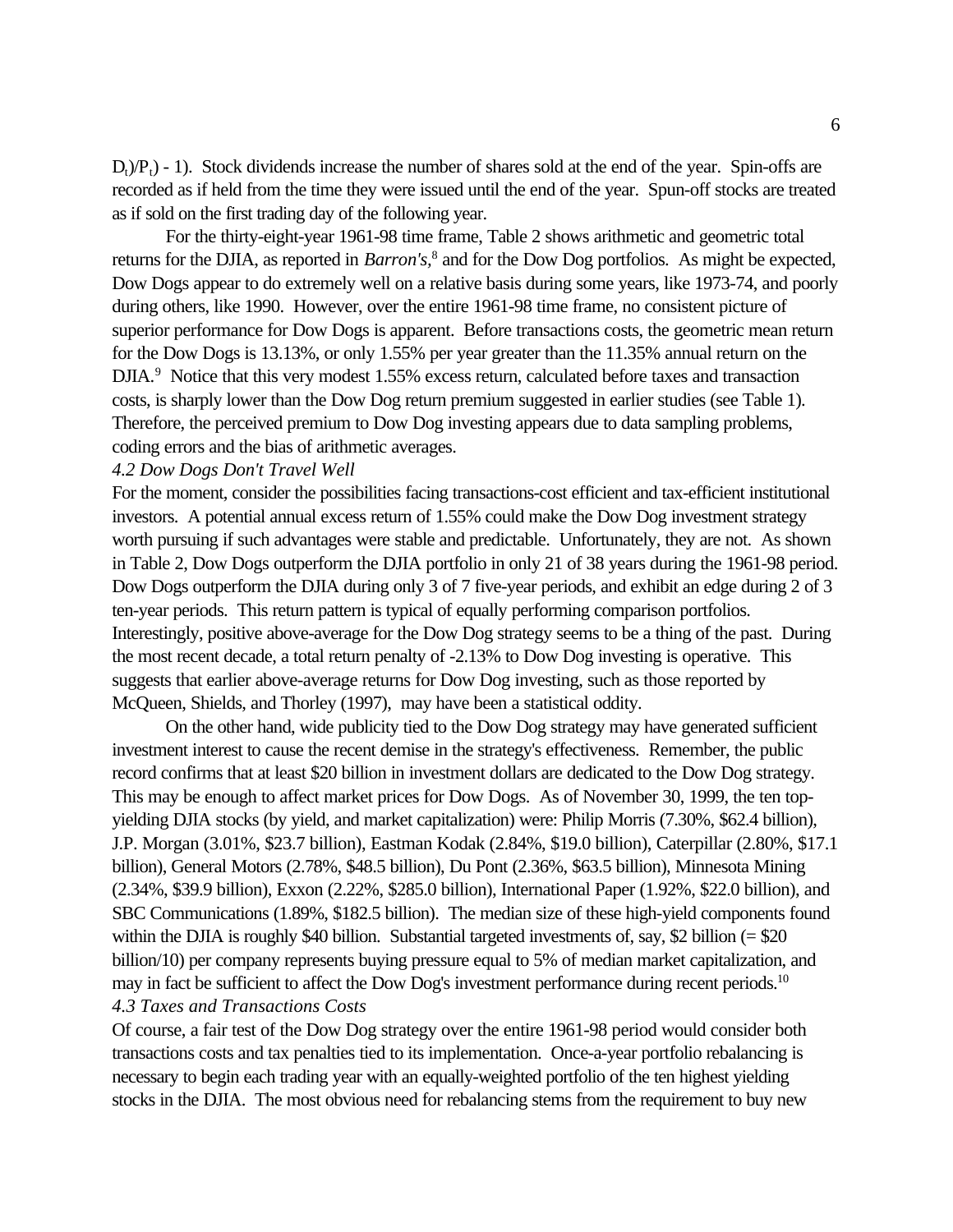Dow Dogs while replacing previous selections that no longer qualify. On an *a priori* basis, one would expect that roughly three in ten Dow Dogs would be replaced per year. With thirty stocks in the DJIA, the  $Pr = 0.33$  that any individual stock would fall within any given three-part subgroup defined according to dividend yield, or any other arbitrarily drawn characteristic. The actual portfolio turnover rate for Dow Dogs over the 1961-98 period is 3.027 stocks per year. This translates into a minimum 30.27% annual portfolio turnover rate. With typical round-turn bid-ask spread plus brokerage costs of 1%, this implies a 0.31% per year minimum performance penalty due to portfolio rebalancing necessary to add new Dow Dogs. Some rebalancing of positions in retained Dow Dogs will also typically be required. Positions need to be increased in underperforming Dow Dogs that will be retained during the coming year; positions need to be decreased in outperforming Dow Dogs that will be retained. With mean total return of 13.13% and a dividend yield of 5.7%, capital appreciation averages 7.43% per year for Dow Dogs. If all retained Dow Dogs appreciate by exactly that amount, no rebalancing of retained stocks would be necessary. At worst, average annual rebalancing of 7.43% of the market value of retained Dow Dogs is possible. If capital appreciation is randomly distributed about the mean, annual rebalancing of one-half of retained Dow Dogs would result in a minimal additional portfolio turnover rate of 2.59% (=  $(1 - 30.27\%) \times (7.43\%/2)$ ), and added transaction costs of 0.03% per year. This implies a total return penalty due to rebalancing costs for the Dow Dog strategy of  $0.34\%$  (=  $0.31\%$  + 0.03%) per year. Therefore, on a conservative basis, rebalancing costs tied to a total portfolio turnover rate of  $32.86\%$  (=  $30.27\%$  + 2.59%) can be used to explain 0.34% in premium performance by the Dow Dog investment strategy.

In addition to transaction costs tied to necessary portfolio rebalancing, Dow Dog investors face higher income taxes and capital gains taxes than the buy-and-hold investor. Because Dow Dogs involve greater than typical dividend yields, by definition, this strategy involves higher than average taxes on investment income. The geometric mean of the dividend yield earned by Dow Dogs is 5.7%, or 1.85% per year more than the 3.85% mean dividend yield earned by the DJIA over this period. Thus, a state plus federal marginal tax rate of 40% on dividend income would explain  $0.74\%$  (=  $0.4 \times 1.85\%$ ) of the return premium earned by Dow Dogs. Added capital gains taxes are also relevant. A total portfolio turnover rate of 32.86% implies annual realization of capital gains on the order of 2.44% per year (=  $(13.13\% - 5.7\%) \times 32.86\%$ ). With a capital gains tax rate of 20%, a capital gains tax penalty of 0.50% (= 2.44%  $\times$  20%) per year is indicated for Dow Dog investors.

Thus, implementation of a Dow Dog investment strategy results in added annual brokerage costs of 0.34%, plus added income taxes on dividends of 0.74%, plus added capital gains taxes of 0.50% --- or 1.58% in annual transactions costs. These transaction costs are roughly equivalent to the previously unexplained excess returns of 1.55% per year for the Dow Dog strategy over the 1961-98 period.<sup>11</sup> Over the entire 1961-98 period, the entire perceived abnormal return to Dow Dog investing can be explained by taxes and transaction costs. After taxes and transactions costs, Dow Dog returns would then appear to mimic those for the DJIA. This is consistent with an efficient market expectation.

The prognosis gets worse for the small investor. For example, Merrill Lynch's Select Ten Portfolio features an initial sales charge of 1.00%, a deferred sales charge of 1.75% per year, and estimated annual operating expenses of 0.22%. Thus, after transaction costs and taxes, the Dow Dog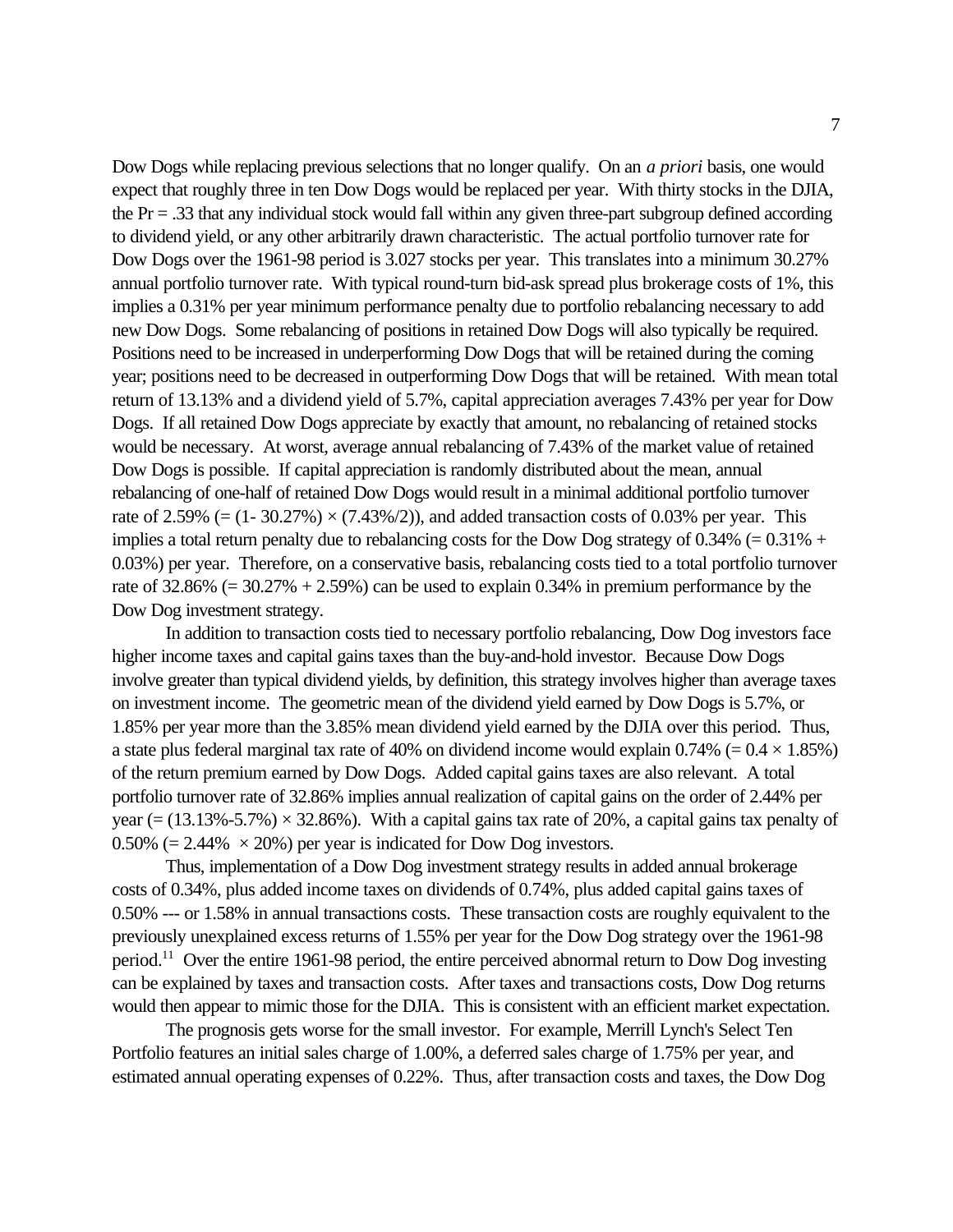investment strategy is apt to result in a significant return penalty of 3 % per year (= 1.78% - 1.55% - 2.97%) for small investors.

#### *4.3 Risk Adjustment Considerations*

In judging the performance of the Dow Dog portfolio, or any such investment strategy, it is necessary to adjust portfolio returns for any significant differences in risk. On an *a priori* basis, it is conceivable that the high-yield characteristic of Dow Dog stocks might make such an investment strategy perceptibly less risky than the DJIA portfolio. Balancing this consideration is that fact that the Dow Dog portfolio consists of only 10 securities. Unlike the 30 components of the DJIA, which are selected for their broad industry representation, there is no assurance that Dow Dog selections reflect a broad mix of industries. Of course, whether or not the Dow Dog stocks are more or less risky than the DJIA is an empirical issue.

As shown in Table 2, the standard deviation of annual returns for the Dow Dog portfolio is 15.33% over the 1961-98 period, or virtually identical to the 15.10% standard deviation for the DJIA. On an empirical basis, there is little foundation for arguing that the Dow Dog portfolio is less (or more) risky than the DJIA. Their failure to outperform the DJIA cannot be made more appealing by obvious low-risk attributes of Dow Dogs.

## **5. Conclusions**

Contrary to suggestions made in best-selling books, promotional literature from the brokerage community, and in cyberspace, one cannot outperform a simple buy-and-hold strategy with a Dow Dog portfolio of high-yield stocks from the DJIA. Any perception of a Dow Dog anomaly disappears when returns are properly calculated and both transaction costs and taxes are considered over a significant 1961-98 investment horizon.

Much of the false impression of market outperformance by Dow Dogs appears to have been fueled by especially good relative performance for Dow Dogs during the severe bear market of 1973- 74 and throughout the 1970s. However, unusually poor relative performance for Dow Dogs is evident during other periods, like the 1990 bear market and throughout the 1990s. Such inexplicable patterns often emerge when investment professionals and academic researchers collectively snoop through reams of annual return data looking for market-beating strategies. Because above-average returns for the Dog Dog strategy mysteriously appear and then reverse, they pose no threat to the EMH.

In short, there is no convincing evidence to support the popular belief of superior investment performance for high-yielding stocks from the DJIA. An obvious implication is that unsophisticated investors have become unwitting victims of the "believing is seeing" fallacy. Desperately seeking simple market-beating investment strategies, they have enthusiastically embraced a plausible but ineffective investment philosophy. Additional implications may also be relevant.

As Fama (1998) notes, the recent finance literature seems to produce many long-term return anomalies. Widely noted imperfections in tests of the CAPM, APT and other asset pricing models have contributed to the discovery of a variety of inexplicable statistical patterns in historical returns. Some of these may be economic anomalies as well. However, many Wall Street professionals and financial economists, like novice investors, may have become too willing to accept suggestions concerning the grossest forms of market inefficiency.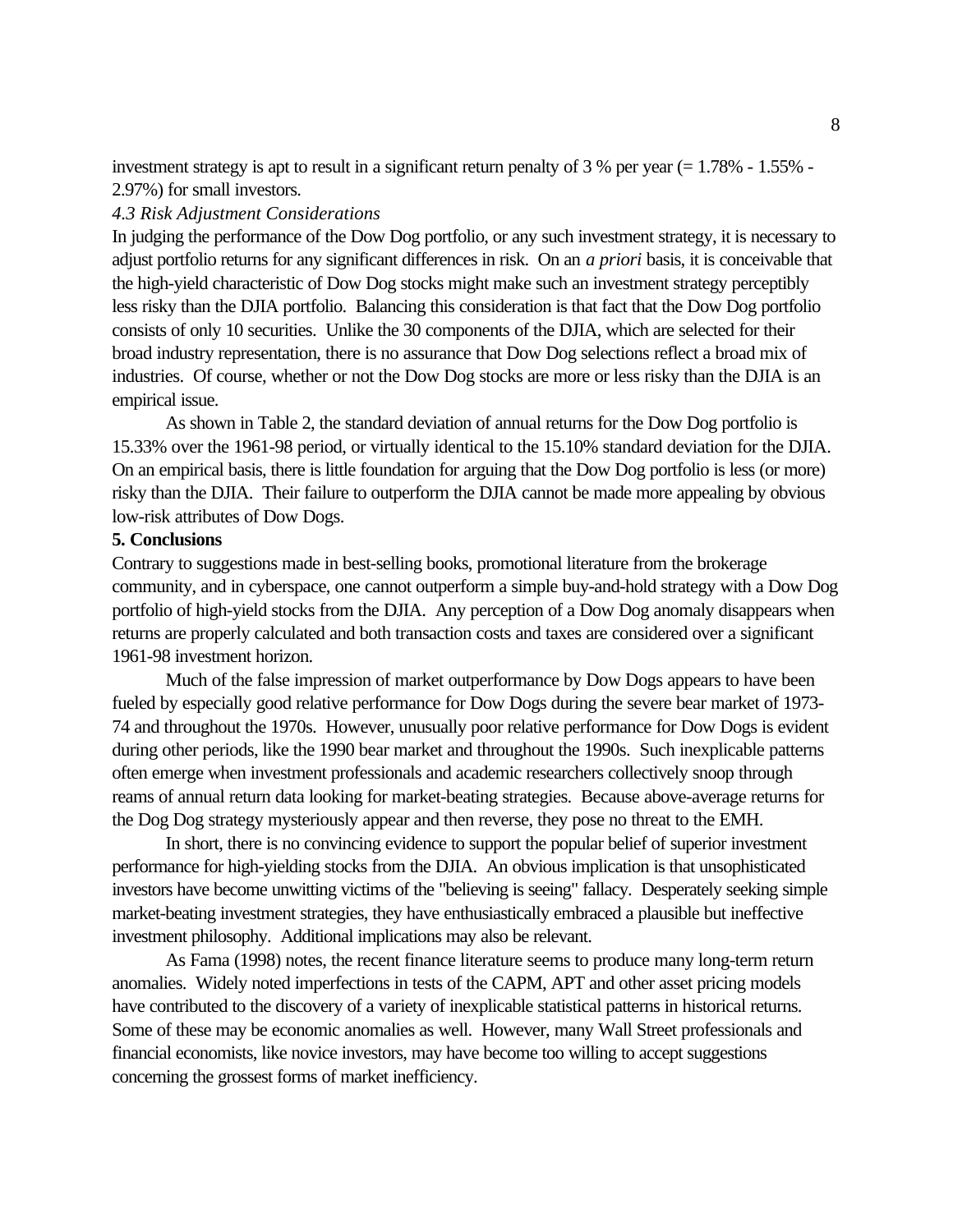Companies included within the DJIA are among the largest, most liquid, and most heavily analyzed on Wall Street. There has been incredible popular acceptance of the notion that one can earn 7%-8% abnormal returns on a portfolio of DJIA companies using a simple dividend-based strategy. Also incredible is the notion that modern financial markets could be that inefficient.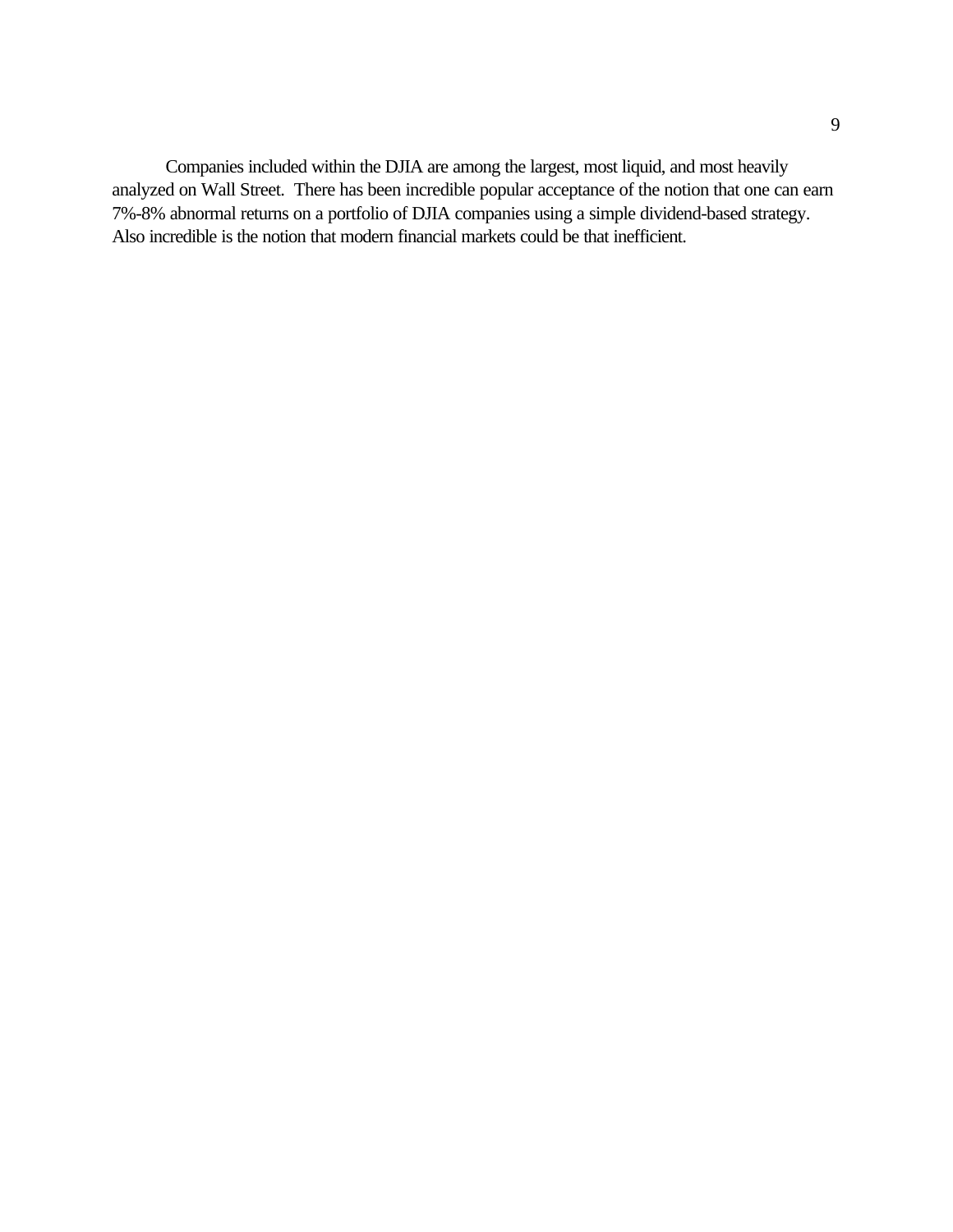## **Footnotes**

- 1. Of course, when researchers analyze the entire population of stock-return data, rather than samples of data, their failure to explain returns speaks directly to the issue of model misspecification and bias.
- 2. John R. Dorfman, "Study of Industrial Averages Finds Stocks With High Dividends Are Big Winners," *The Wall Street Journal*, August 11, 1988, p. 29.
- 3. See David Gardner, "Past, Present, & Future: All We Care About Now Is The Future," August 4, 1999, http://www.fool.com/portfolios/rulebreaker/1999/rulebreaker990804.htm
- 4. See Andrew Barry, "They Still Hunt," *Barron's*, January 5, 1998, 25-26.
- 5. See John R. Dorfman, p. 29; Michael O'Higgins and John Downs, p. 191-192 as updated in Andrew Barry, "Canny Canines," *Barron's*, December 13, 1993, p. 14, and Andrew Barry, "Faithful Friends," *Barron's*, December 26, 1994, p. 14; Harvey C. Knowles III and Damon H. Petty, p. 30; Merrill Lynch, *Defined Asset Funds: Select Ten Portfolio, 1999*, promotional material; *The Daily Dow* Website (address above); and http://www.dogsofthedow.com/dogyrs.htm.
- 6. McQueen and Thorley (1999) discuss similar data errors in the "Foolish Four" investment strategy, which is based on a subset of the highest yielding stocks in the DJIA.
- 7. If a stock appreciates by 100%, and then falls by 50%, the arithmetic average rate of return for two periods is  $25\%$  (=  $(100\% - 50\%)$ ). In reality, no net profit is made, and the actual geometric mean rate of return is  $0\%$  (=  $((2.0 \times 0.5)^{0.5} - 1)$ .
- 8. See *Barron's* January 2, 1995, MW 95, plus updates from recent issues.
- 9. Here the geometric mean of the difference between Dow Dog returns and the DJIA is 1.55% per year, while the simple difference between the geometric mean returns for the Dow Dogs and the DJIA is 1.78% per year. Because of compounding, the geometric mean of the differences is less than the difference of the geometric means.
- 10. These data do suggest a possibly effective trade tied to the Dow Dog strategy. At the turn of the year 2000, Chevron (\$59.7 billion) and Goodyear (\$5.1 billion) will be dropped from the 1999 Dow Dogs and be replaced by 2000 newcomers International Paper and SBC Communications. With roughly \$2 billion each in targeted buying, International Paper and SBC Communications may enjoy some price strength tied to Dow Dog buying. Given its relatively modest market capitalization, price strength may be especially notable in the case of International Paper. With roughly \$2 billion each in targeted selling, Chevron and Goodyear, especially, may be vulnerable to some price weakness tied to Dow Dog liquidation.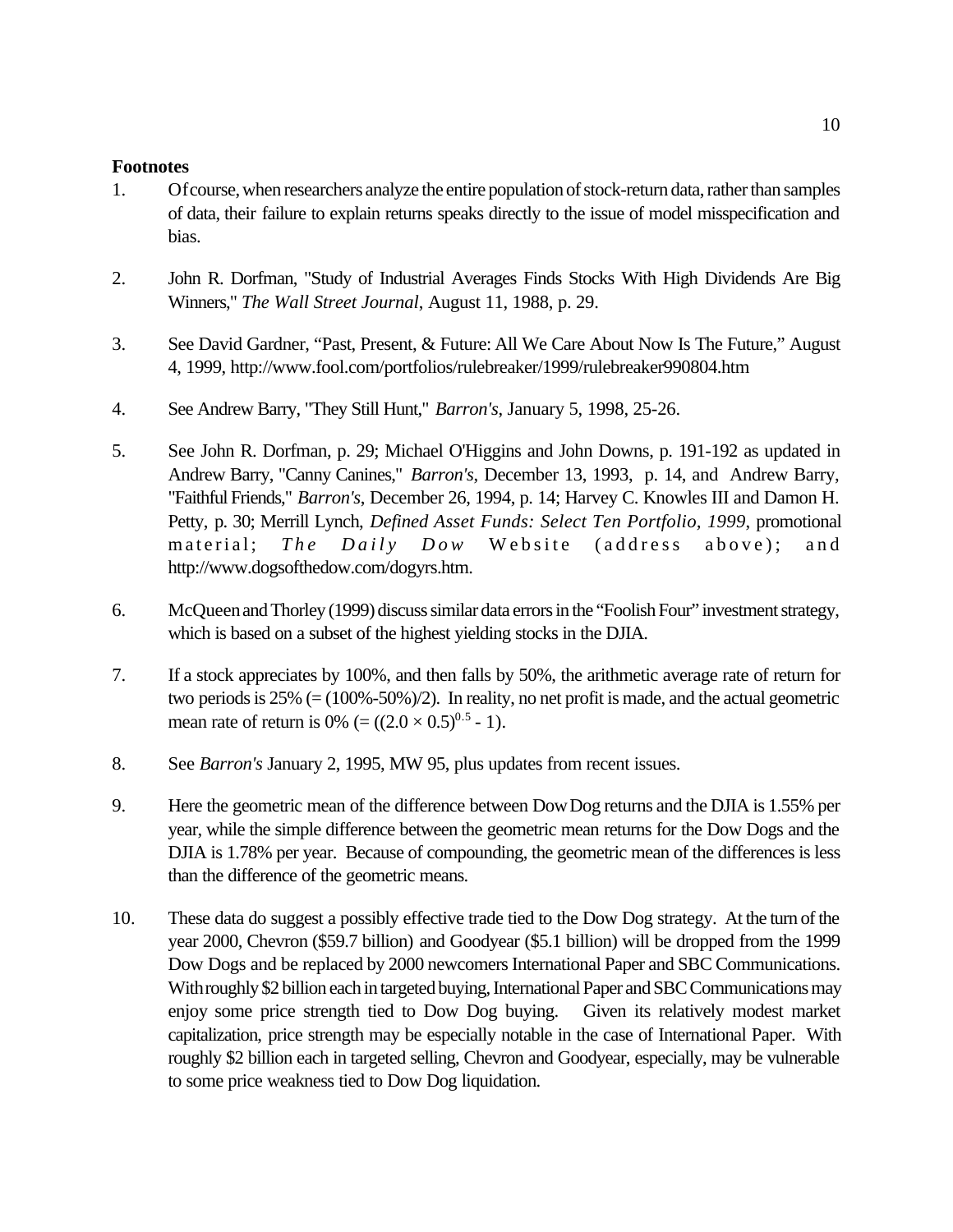11. In the only other academic study to date, McQueen, Shields, and Thorley (1997) estimate a statistically significant but economically insignificant premium to Dow Dog investing of 0.95%, after taxes, transactions costs and risk adjustment.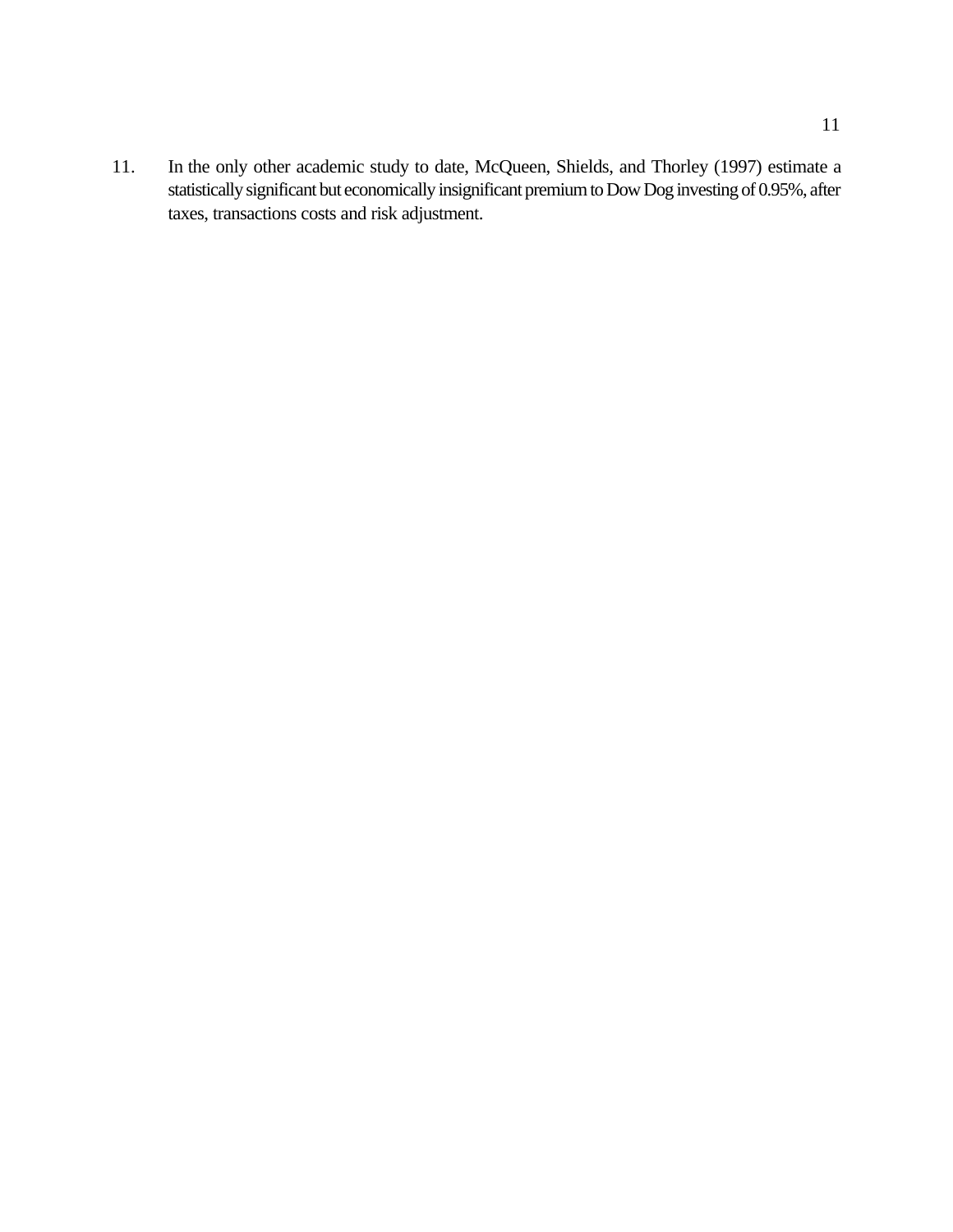#### **References**

- Davis, J. L., E. F. Fama and K. R. French, 2000, Characteristics, covariances, and average returns: 1929 to 1997, *Journal of Finance* 55, forthcoming.
- DeBont, W. F.M. and R. H. Thaler, 1985, Does the stock market overreact? *Journal of Finance* 40, 793-805.
- Gardner D. and T. Gardner, 1996, *The Motley Fool Investment Guide* (Simon & Schuster, New York, New York).
- Jensen, M. C. and G. A. Bennington, 1970, Random walks and technical theories: some additional evidence, *Journal of Finance* 25, 469-482.
- Knowles, H. C. III and D. H. Petty, 1992, *The Dividend Investor* (Probus Publishing, Chicago, IL).
- Lee, C. M.C., J. Myers, and B. Swaiminathan, 1999, What is the intrinsic value of the dow? *Journal of Finance* 54, 1693-1741.
- McQueen, G. and S. Thorley, 1997, Does the dow-10 investment strategy beat the dow statistically and economically? *Financial Analysts Journal* 53, 66-72.
- McQueen, G. and S. Thorley, 1999, Mining fool's gold, *Financial Analysts Journal* 55, 61-72.
- O'Higgins, M. and J. Downs, 1991, *Beating the Dow* (HarperCollins Publishers, New York, New York).
- Sullivan, R., A. Timmerman and H. White, 1999, Data-snooping, technical trading rule performance, and the bootstrap," *Journal of Finance* 54, 1647-1691.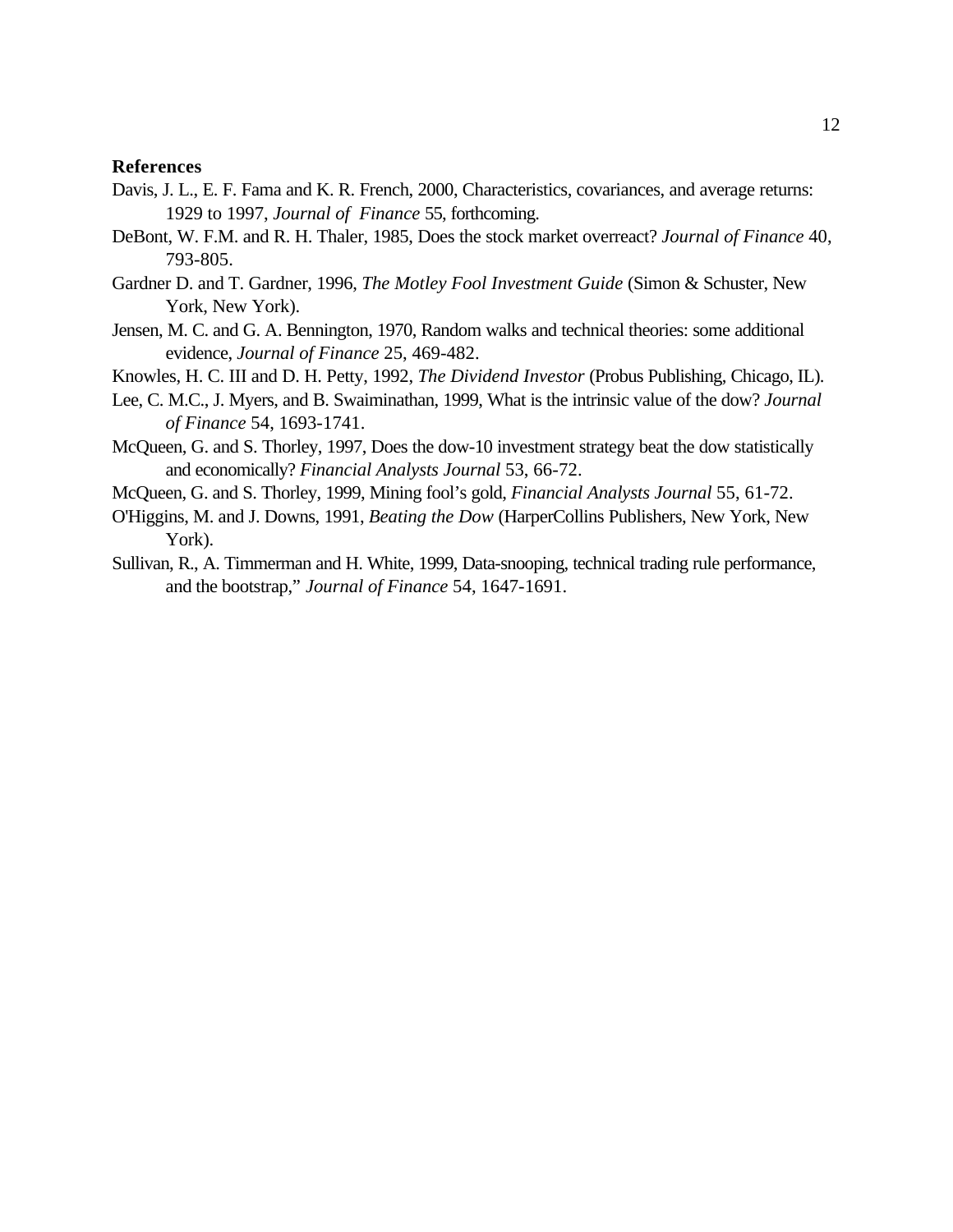#### **Table 1**

#### **Previously Estimated Annual Rates of Return For Equally-Weighted Portfolios of "Dow Dogs" and the DJIA, 1961-98**

Prior studies suggest above-market returns from an investment strategy that focuses on the 10 highest-yield components of the DJIA. However, data errors, rather than market inefficiency, may provide a partial explanation. Transactions costs, like brokerage commissions and bid-ask spreads, and higher tax consequences tied to the technique are more than enough to overcome any perceived advantage, especially during recent years.

|           |                   |             | O'Higgins & Downs<br>(as updated in Barron's) |             | <b>Knowles</b>    |             |                      |             |                        |               |
|-----------|-------------------|-------------|-----------------------------------------------|-------------|-------------------|-------------|----------------------|-------------|------------------------|---------------|
|           | <b>Slatter</b>    |             |                                               |             | & Petty           |             | <b>Merrill Lynch</b> |             | <b>The Motley Fool</b> |               |
|           | Ten               |             | Ten                                           |             | Ten               |             | Ten                  |             | Ten                    |               |
| Year      | <b>High-Yield</b> | <b>DJIA</b> | <b>High-Yield</b>                             | <b>DJIA</b> | <b>High-Yield</b> | <b>DJIA</b> | <b>High-Yield</b>    | <b>DJIA</b> | <b>High-Yield</b>      | <b>Dow 30</b> |
| 1961      |                   |             |                                               |             |                   |             |                      |             | 26.91%                 | 22.74%        |
| 1962      |                   |             |                                               |             |                   |             |                      |             | $-0.14%$               | $-7.37%$      |
| 1963      |                   |             |                                               |             |                   |             |                      |             | 19.57%                 | 23.03%        |
| 1964      |                   |             |                                               |             |                   |             |                      |             | 20.28%                 | 19.64%        |
| 1965      |                   |             |                                               |             |                   |             |                      |             | 18.26%                 | 17.32%        |
| 1966      |                   |             |                                               |             |                   |             |                      |             | $-13.92%$              | $-15.10%$     |
| 1967      |                   |             |                                               |             |                   |             |                      |             | 25.81%                 | 21.95%        |
| 1968      |                   |             |                                               |             |                   |             |                      |             | 14.47%                 | 10.04%        |
| 1969      |                   |             |                                               |             |                   |             |                      |             | $-14.41%$              | $-8.91%$      |
| 1970      |                   |             |                                               |             |                   |             |                      |             | 2.01%                  | 4.82%         |
| 1971      |                   |             |                                               |             |                   |             |                      |             | 6.20%                  | 9.01%         |
| 1972      | 3.30%             | $-14.40%$   |                                               |             | 23.85%            | 18.10%      | 23.26%               | 18.21%      | 23.90%                 | 16.72%        |
| 1973      | $-2.90%$          | $-23.40%$   | 3.94%                                         | $-13.12%$   | 3.88%             | $-13.40%$   | $-4.08%$             | $-13.12%$   | 3.89%                  | $-10.86%$     |
| 1974      | 58.90%            | 44.40%      | $-1.28%$                                      | $-23.14%$   | 1.02%             | $-23.40%$   | $-2.40%$             | $-23.14%$   | 1.04%                  | $-15.68%$     |
| 1975      | 35.60%            | 22.30%      | 55.87%                                        | 44.40%      | 53.23%            | 44.40%      | 55.65%               | 44.40%      | 50.99%                 | 44.24%        |
| 1976      | 1.10%             | $-13.20%$   | 34.81%                                        | 22.72%      | 33.21%            | 22.30%      | 33.25%               | 22.72%      | 33.24%                 | 29.20%        |
| 1977      | 3.30%             | 2.40%       | 0.93%                                         | $-12.71%$   | $-1.03%$          | $-13.20%$   | $-2.90%$             | $-12.71%$   | 1.17%                  | $-12.41%$     |
| 1978      | 12.70%            | 10.20%      | $-0.13%$                                      | 2.69%       | 2.40%             | 2.40%       | $-1.91%$             | 2.69%       | 2.55%                  | 2.52%         |
| 1979      | 27.30%            | 21.00%      | 12.37%                                        | 10.52%      | 9.67%             | 10.20%      | 10.48%               | 10.52%      | 8.24%                  | 11.34%        |
| 1980      | 6.30%             | $-3.60%$    | 27.23%                                        | 21.41%      | 27.53%            | 21.00%      | 24.69%               | 21.41%      | 31.23%                 | 25.31%        |
| 1981      | 24.50%            | 26.00%      | 5.02%                                         | $-3.40%$    | 2.68%             | $-3.60%$    | 5.51%                | $-3.40%$    | 4.25%                  | $-3.26%$      |
| 1982      | 41.10%            | 25.50%      | 23.58%                                        | 25.79%      | 20.68%            | 26.00%      | 23.79%               | 25.79%      | 20.85%                 | 19.59%        |
| 1983      | 9.00%             | 9.00%       | 38.73%                                        | 25.65%      | 39.22%            | 25.50%      | 36.93%               | 25.68%      | 39.22%                 | 35.63%        |
| 1984      | 23.30%            | 27.80%      | 7.64%                                         | 1.08%       | 6.27%             | 0.71%       | 5.41%                | 1.06%       | 6.36%                  | 0.51%         |
| 1985      | 27.20%            | 26.60%      | 29.48%                                        | 32.78%      | 31.20%            | 31.14%      | 27.00%               | 32.78%      | 30.50%                 | 29.77%        |
| 1986      | 6.30%             | 5.80%       | 32.08%                                        | 26.92%      | 28.12%            | 26.60%      | 32.96%               | 26.91%      | 26.20%                 | 21.69%        |
| 1987      | 17.30%            | 6.40%       | 0.61%                                         | 6.02%       | 6.89%             | 5.80%       | 5.06%                | 6.02%       | 9.09%                  | 11.96%        |
| 1988      |                   |             | 26.14%                                        | 15.95%      | 18.22%            | 15.55%      | 22.44%               | 15.95%      | 17.96%                 | 14.64%        |
| 1989      |                   |             | 26.53%                                        | 31.71%      | 27.37%            | 30.75%      | 25.65%               | 31.71%      | 29.68%                 | 31.97%        |
| 1990      |                   |             | $-7.58%$                                      | $-0.40%$    | $-10.01%$         | $-3.36%$    | $-10.14%$            | $-0.57%$    | $-10.01%$              | $-9.17%$      |
| 1991      |                   |             | 34.25%                                        | 23.91%      |                   |             | 31.81%               | 23.93%      | 43.95%                 | 31.48%        |
| 1992      |                   |             | 7.86%                                         | 7.44%       |                   |             | 6.44%                | 7.34%       | 6.24%                  | 10.96%        |
| 1993      |                   |             | 27.30%                                        | 16.80%      |                   |             | 25.30%               | 16.72%      | 23.68%                 | 17.96%        |
| 1994      |                   |             | 4.10%                                         | 4.90%       |                   |             | 1.95%                | 4.95%       | 2.43%                  | 3.73%         |
| 1995      |                   |             | 36.50%                                        | 36.40%      |                   |             | 34.97%               | 36.48%      | 37.16%                 | 36.66%        |
| 1996      |                   |             | 27.90%                                        | 28.60%      |                   |             | 26.34%               | 28.57%      | 27.47%                 | 24.33%        |
|           |                   |             |                                               |             |                   |             |                      |             |                        |               |
| 1997      |                   |             | 21.90%                                        | 24.90%      |                   |             | 19.92%               | 24.78%      | 20.39%                 | 22.32%        |
| 1998      |                   |             | 10.70%                                        | 17.75%      |                   |             | 8.55%                | 18.00%      | 11.66%                 | #NUM!         |
| Average   | 18.39%            | 10.80%      | 18.71%                                        | 14.45%      | 17.07%            | 11.76%      | 17.26%               | 14.58%      | 16.01%                 | #NUM!         |
| Std. Dev. | 16.92%            | 18.36%      | 15.91%                                        | 16.67%      | 16.41%            | 18.06%      | 15.98%               | 16.38%      | 15.63%                 | #NUM!         |

Note: The Motley Fool compares Dow Dog performance with returns for an equally-weighted portfolio of DJIA stocks (the "Dow 30" portfolio).